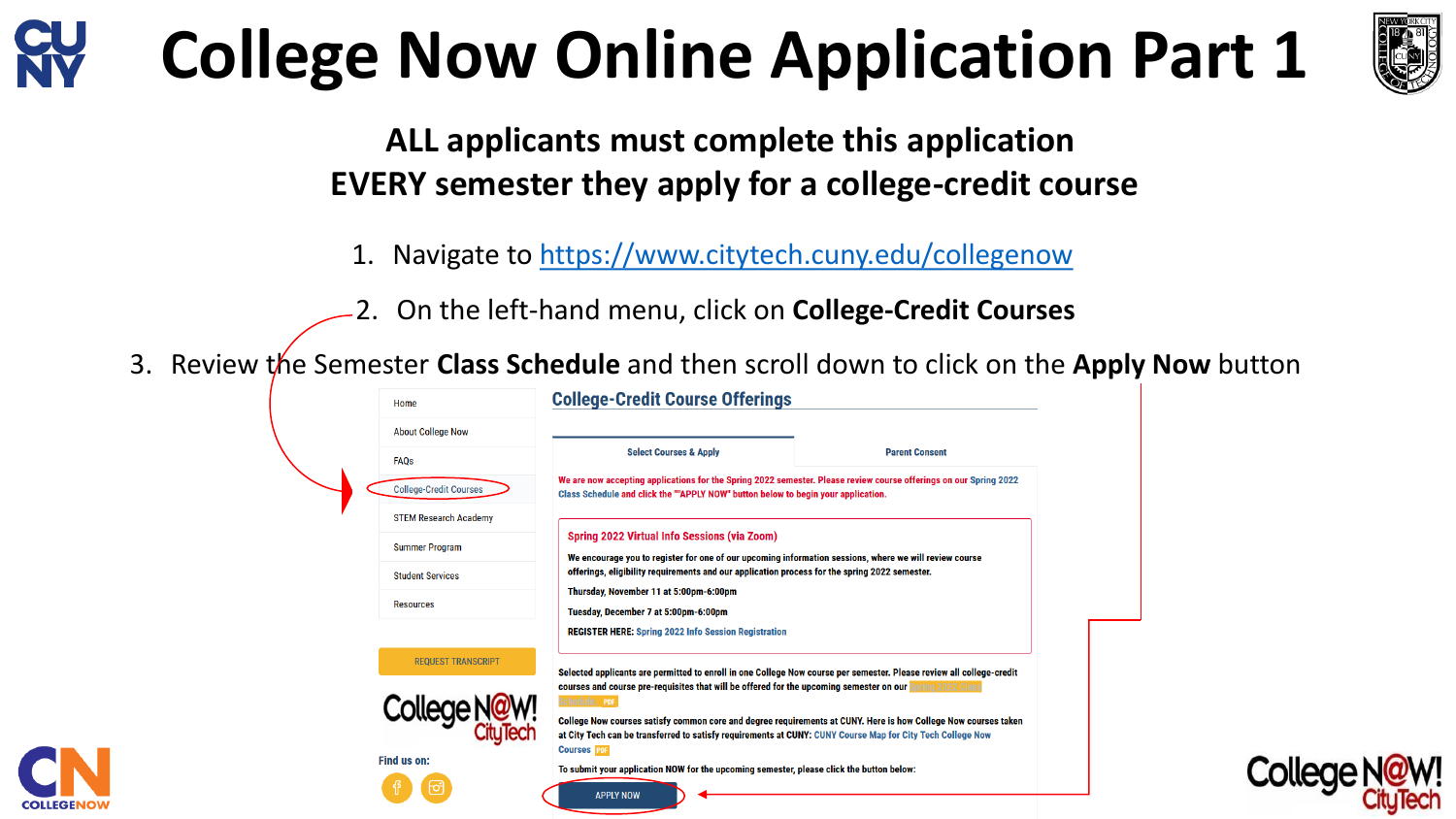## **OCITY TECH College Now Application**

College Now Application **f** /

| $*$ = Required Field                        | Check "New" if this is the first time you are applying for College Now.<br>Check "Returning" if you have applied for College Now previously. |                     |                                                       |
|---------------------------------------------|----------------------------------------------------------------------------------------------------------------------------------------------|---------------------|-------------------------------------------------------|
| <b>Student Information</b>                  |                                                                                                                                              |                     |                                                       |
|                                             | Choose whether you are a new or returning student to City Tech College Now:"                                                                 |                     |                                                       |
| O New Student Applicant                     |                                                                                                                                              |                     |                                                       |
| O Returning City Tech College Now Student   | Student's name should be entered as it appears on the HS transcript                                                                          |                     |                                                       |
| Last Name*                                  | First Name*                                                                                                                                  |                     |                                                       |
| Enter whichever email you check most often. | Enter student's phone number, NOT the parents'                                                                                               |                     |                                                       |
| E-mail*                                     | Phone <sup>*</sup>                                                                                                                           | High School OSIS#:* | <b>Activate Windows</b><br>Go to Settings to activate |
|                                             | (en 123-456-7890)                                                                                                                            |                     |                                                       |

T

 $\mathcal{O}(\mathcal{O})$ 

 $\overline{\mathcal{T}}$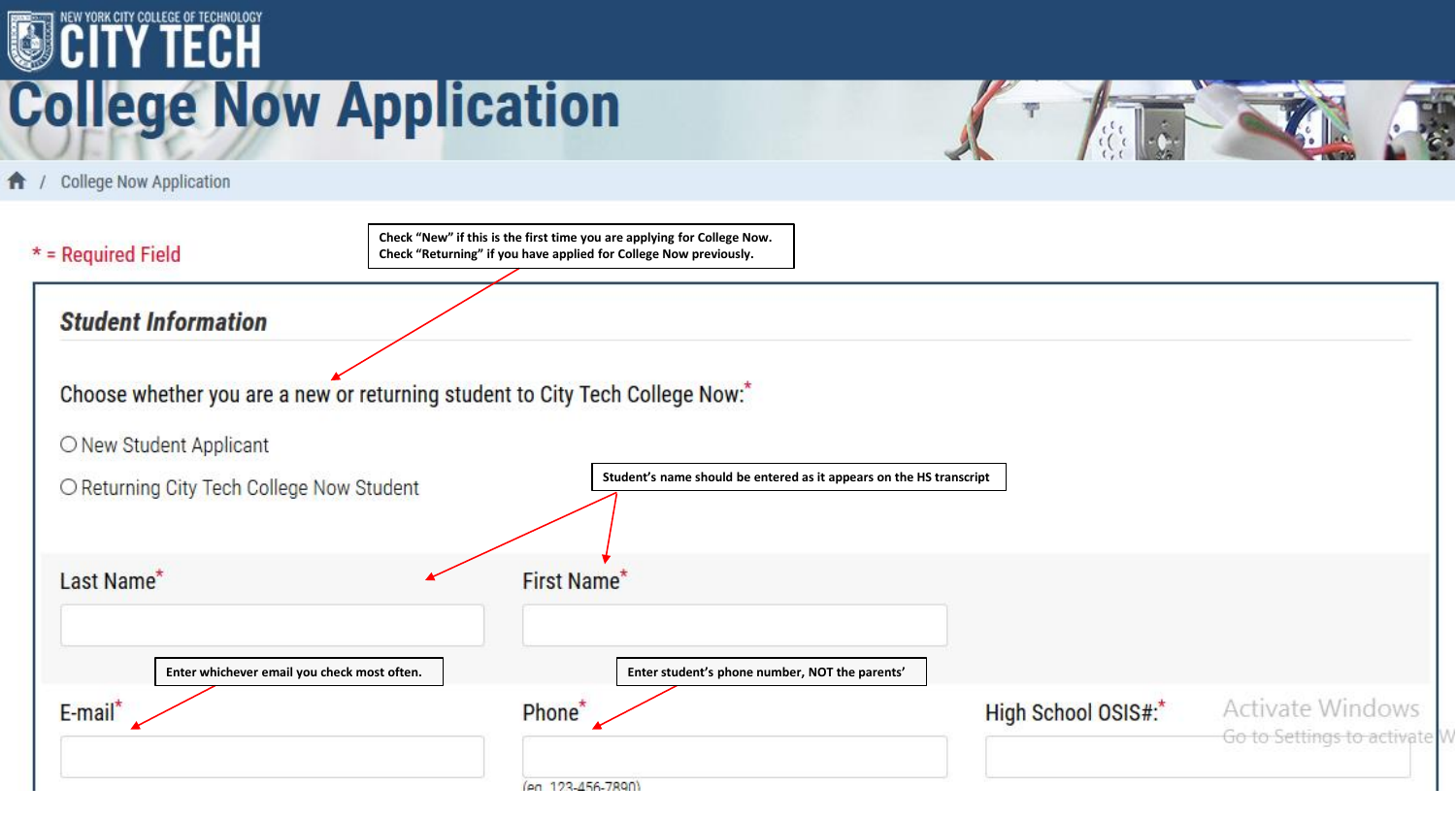

#### O Returning City Tech College Now Student

| Last Name <sup>*</sup>                                                                              | First Name*                                  |                                                                                                                                            |                                                |
|-----------------------------------------------------------------------------------------------------|----------------------------------------------|--------------------------------------------------------------------------------------------------------------------------------------------|------------------------------------------------|
| E-mail*<br>Enter current HS grade level                                                             | Phone <sup>*</sup><br>(eg. 123-456-7890)     | High School OSIS#:*                                                                                                                        |                                                |
| What grade are you currently in?*<br>-Please Select-<br>$\checkmark$                                | What High School do you attend? <sup>*</sup> | HS should be spelled as it<br>appears on the HS transcript<br>If applying for multiple semesters (which would only be the case if applying |                                                |
| Please indicate which semester you are submitting your application for? <sup>*</sup><br>Summer 2021 |                                              | for summer and fall), complete a separate application for each semester<br>$\check{ }$                                                     | Activate Windows<br>Go to Settings to activate |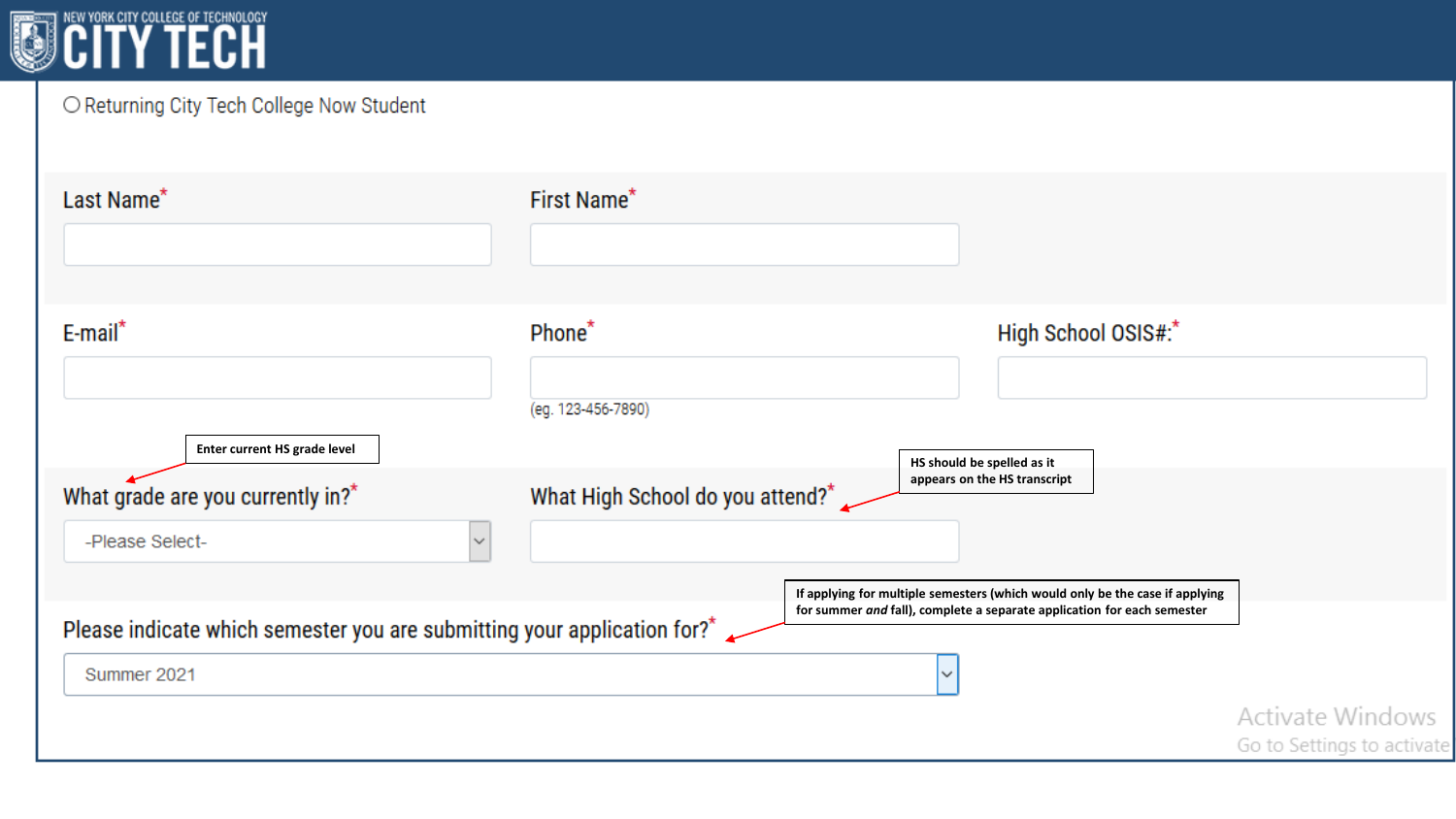

#### **Course Interest**

**Click here to view all course descriptions, eligibility requirements and meeting days/times for the upcoming semester(s)**

Please list, in order of preference, the top three course(s) you wish to complete as a College Now student at City Tech. To search for available courses, click here >

Important! Some courses may not be available and/or may require prerequisite coursework prior to enrollment. Listing your course interest here does not automatically register you for the course(s).

| 1. Course Name & Number <sup>*</sup>                                                                                              | 2. Course Name & Number*                                                                                                                                                                                                                                                                                                                                                                                                                                  | 3. Course Name & Number*                         |
|-----------------------------------------------------------------------------------------------------------------------------------|-----------------------------------------------------------------------------------------------------------------------------------------------------------------------------------------------------------------------------------------------------------------------------------------------------------------------------------------------------------------------------------------------------------------------------------------------------------|--------------------------------------------------|
| -Please Select-                                                                                                                   | -Please Select-<br>$\sim$                                                                                                                                                                                                                                                                                                                                                                                                                                 | -Please Select-<br>$\sim$                        |
|                                                                                                                                   |                                                                                                                                                                                                                                                                                                                                                                                                                                                           |                                                  |
| I'm not a robot<br><b>reCAPTCHA</b><br>Privacy - Terms                                                                            | Students must select three course choices per semester. Be advised that not all courses listed in the<br>dropdown are offered each semester. You must click the link above and view our Class Schedule prior to<br>selecting course choices. If the student is eligible and all courses are available, we will accept the student to<br>his/her/their first choice. If the first choice is full we will accept the student to the second or third choice. |                                                  |
| To submit Application Part 1, check the box and click Submit<br>Application. The next page will have instructions for next steps! | <b>SUBMIT APPLICATION</b>                                                                                                                                                                                                                                                                                                                                                                                                                                 | Activate Windows<br>Go to Settings to activate V |